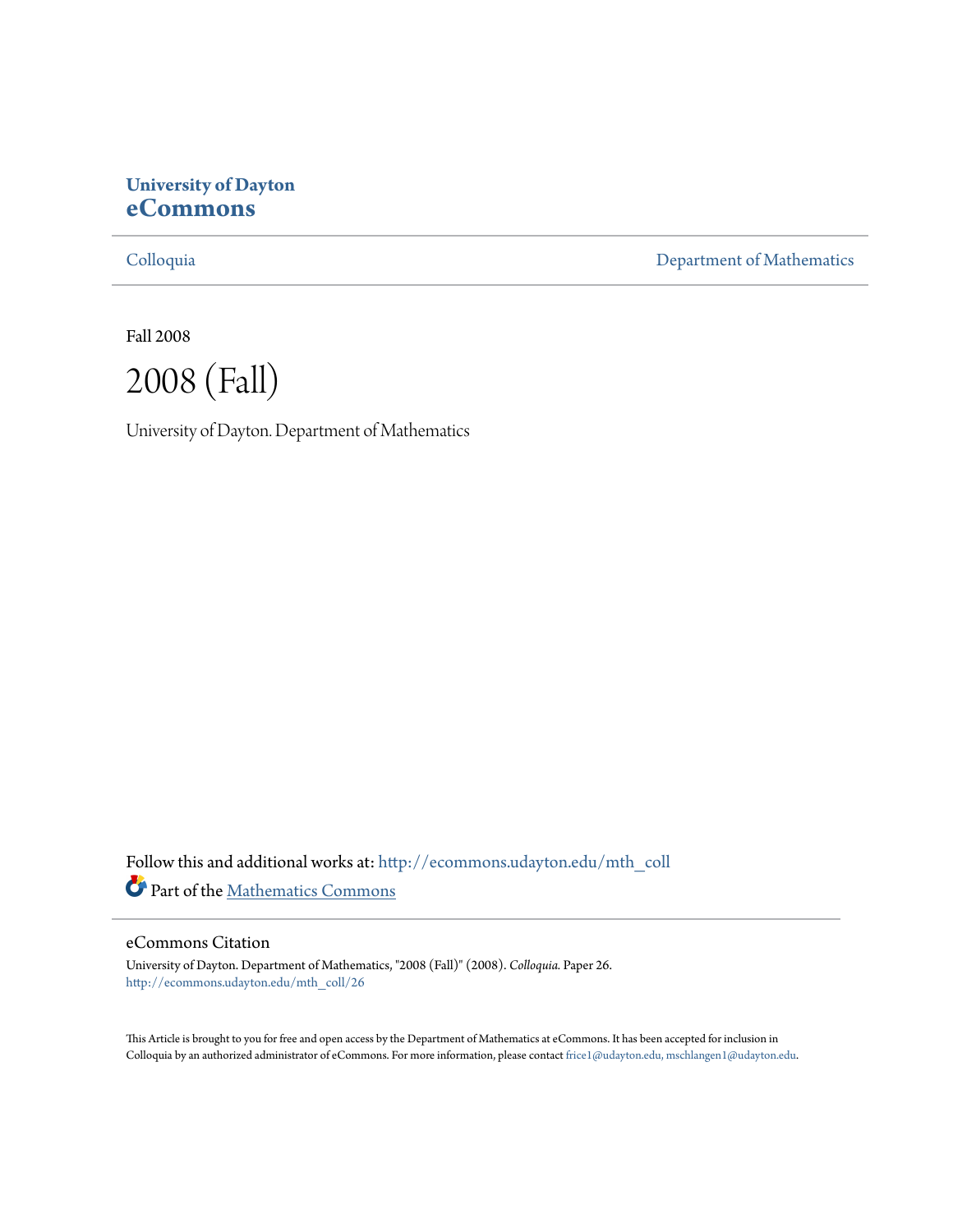| Date             | <b>Speaker and Title</b>                                                                                                                                                                            | <b>Time/Location</b> |
|------------------|-----------------------------------------------------------------------------------------------------------------------------------------------------------------------------------------------------|----------------------|
| Thursday, Sep 4  | Paul Eloe, University of Dayton<br>Uniqueness Implies Existence and Uniqueness Conditions<br>for a Class of $(k + j)$ -Point Boundary Value Problems<br>for <i>nth</i> Order Differential Equations | $3:00$ PM, SC<br>323 |
| Thursday, Sep 11 | Paul Eloe, University of Dayton<br>Uniqueness Implies Existence and Uniqueness Conditions<br>for a Class of $(k + j)$ -Point Boundary Value Problems<br>for <i>nth</i> Order Differential Equations | $3:00$ PM, SC<br>323 |
| Thursday, Sep 18 | Youssef Raffoul, University of Dayton<br>Boundedness And Exponential Stability In Highly<br>Nonlinear Stochastic Differential Equations                                                             | 3:00 PM, SC<br>323   |
| Thursday, Sep 25 | Hannah Samuel, University of Dayton<br>"Money illusion or resale option?" - A Model-Based<br>Mispricing Approach to Understanding the Housing<br><b>Market Crisis</b>                               | $3:00$ PM, SC<br>323 |
| Thursday, Oct 2  | Jeremiah Kermes, University of Dayton<br>Sheaves and Schemes: The Gadgets of Algebraic Geometry 323                                                                                                 | $3:00$ PM, SC        |
| Thursday, Oct 16 | Jeremiah Kermes, University of Dayton<br>Sheaves and Schemes: The Gadgets of Algebraic Geometry 323                                                                                                 | 3:00 PM, SC          |
| Thursday, Oct 23 | Rahmat Khan, National University of Sciences and<br>Technology, Pakistan<br>Analytical techniques to nonlinear problems arising in heat<br>transfer                                                 | $3:00$ PM, SC<br>323 |
| Thursday, Oct 30 | Rahmat Khan, National University of Sciences and<br>Technology, Pakistan<br>Existence of positive solutions of some four-point<br>boundary value problems                                           | $3:00$ PM, SC<br>323 |
|                  | Muhammad Usman, University of Dayton<br>Thursday, Nov 13 Forced Oscillations of the Korteweg-de Vries Equation on<br>a Bounded Domain and Their Stability                                           | 3:00 PM, SC<br>323   |
| Thursday, Nov 20 | Locksley Todd, University of Dayton                                                                                                                                                                 | 3:00 PM, SC<br>323   |
| Thursday, Dec 4  | Philip Myers, University of Dayton<br><b>Transfer Function Model Application for Forecasting</b><br><b>Automotive Warranty Claims</b>                                                               | 3:00 PM, SC<br>323   |

## **Abstracts of the Colloquium Talks: Fall 2008 Department of Mathematics**

## **Uniqueness Implies Existence and Uniqueness Conditions for a Class of** *(k + j)−* **Point Boundary Value Problems for** *n***th Order Differential Equations** Paul Eloe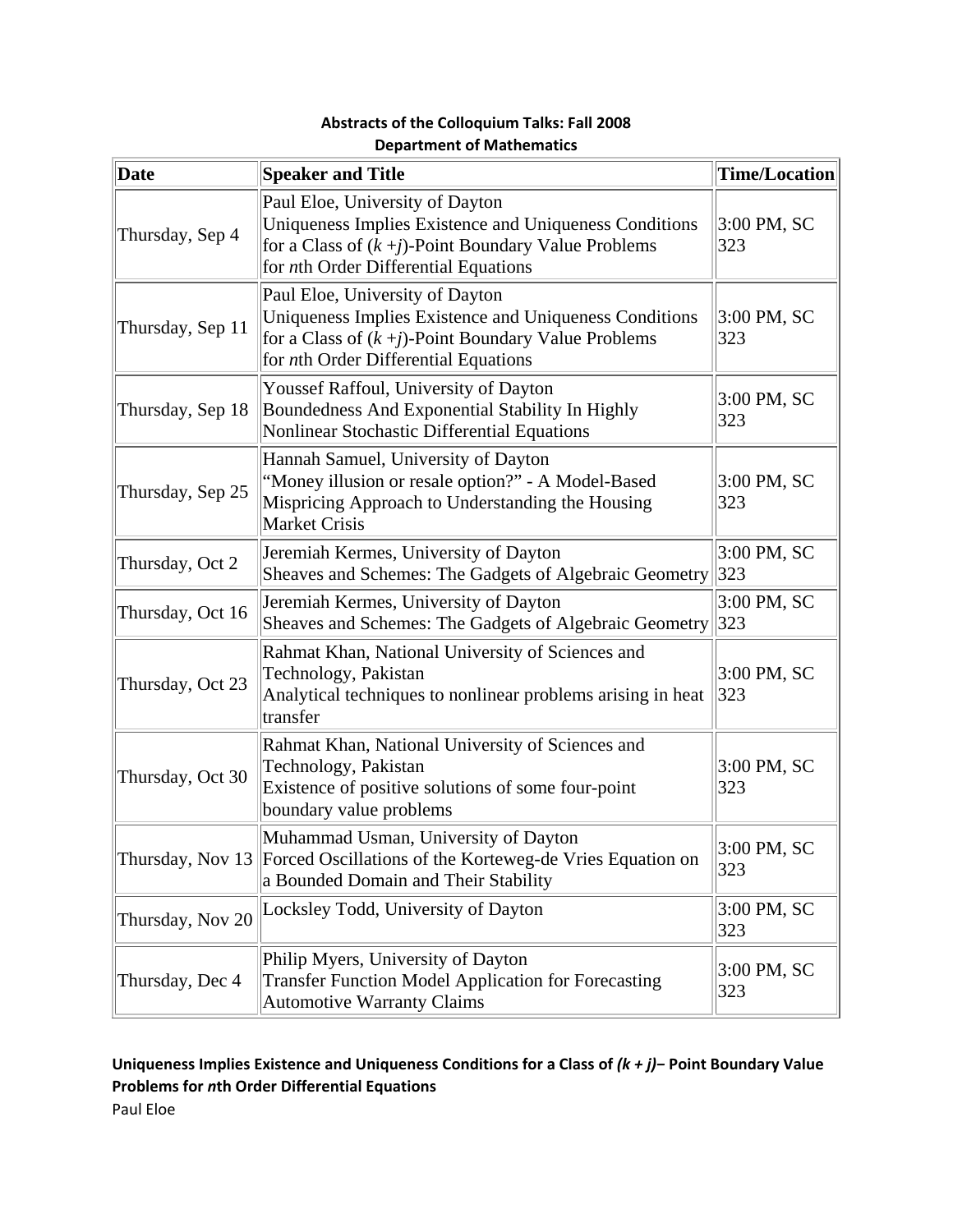**Abstract** For the *nth* order nonlinear differential equation

 $y(n) = f(x, y, y, 0, \ldots, y(n-1)),$ 

we consider uniqueness implies existence results for solutions satisfying certain  $(k + j)$  -point boundary conditions,  $1 \leq j \leq n-1$ , and  $1 \leq k \leq n-j$ . We define  $(k; j)$  -point unique solvability in analogy to  $k$  -point disconjugacy and we show that  $(n - j0; j0)$  -point unique solvability implies  $(k; j)$  -point unique solvability for  $1 \leq j \leq j0$ , and  $1 \leq k \leq n-j$ . This result is in analogy to  $n$  –point disconjugacy implies  $k$  –point disconjugacy,  $2 \leq k \leq n - 1$ .

### **Boundedness And Exponential Stability In Highly Nonlinear Stochastic Differential Equations** Youssef Raffoul

**Abstract:** Let  $B(t) = (B1(t), B2(t), \ldots, Bm(t))^T$  be a  $m$  -dimensional standard Brownian motion defined on a complete probability space  $(Ω, Σ, P)$ . Consider *n*-dimensional stochastic systems

 $dx(t) = f(x(t), t)dt + g(x(t), t)dB(t), t \geq 0,$  (1) with initial condition  $x(t_0) = x_0 \in \mathbb{R}^n n$ , where  $t_0 \geq 0$ ,  $x(t) = (x_1(t), x_2(t), \ldots, x_n(t))T \in \mathbb{R}^n$ , and  $f: \mathbb{R}^n \times \mathbb{R}^+ \to \mathbb{R}^n$  and  $g: \mathbb{R}^n \times \mathbb{R}^+ \to \mathbb{R}^{n \times m}$  are given nonlinear continuous functions. It is known that if the functions *f* and *g* satisfy a general Lipschitz condition and linear growth condition, then all solutions of system (1) exist stochastically.

In this research, we use the method of Lyapunov functions to obtain sufficient conditions for stochastic boundedness and exponential asymptotic stability of system (1) without the above requirement on the functions *f* and *g*.

Our theorems will make significant contribution to the theory of stochastic differential equations differential equations when dealing with equations that might contain unbounded terms. The theory is illustrated with several examples.

### **"Money illusion or resale option?" ‐ A Model‐Based Mispricing Approach to Understanding the Housing Market Crisis**

Hannah Samuel; Research Advisors: Dr. Peter Lung Dr. Paul Eloe

**Abstract** The objective of this research is to study factors apart from inflation or the money illusion ("Money Illusion and Housing Frenzies", Brunnermeier and Julliard, 2007) that drive the housing market crisis.

This research adopts the Campbell‐Schiller (1988) Vector Autoregressive (VAR) model to derive a mispricing measure to estimate the asset's fundamental value and the corresponding mispricing component. In this framework, we follow the approach of Brunnermeier and Julliard (2007) and Chen, Lung and Wang (2008) to measure mispricing as the difference between the market value and the fundamental value. To carry out our study, we obtain historical data of house prices and rental prices in the United States. The Campbell and Schiller decomposition (1988) takes into account risk factors that are specific to the housing industry to decompose the price-rent ratio into the fundamental value and the mispricing component. The mispricing component tells us if the asset is overvalued or undervalued. We propose to explain this mispricing component based on the investor's subjective beliefs about resale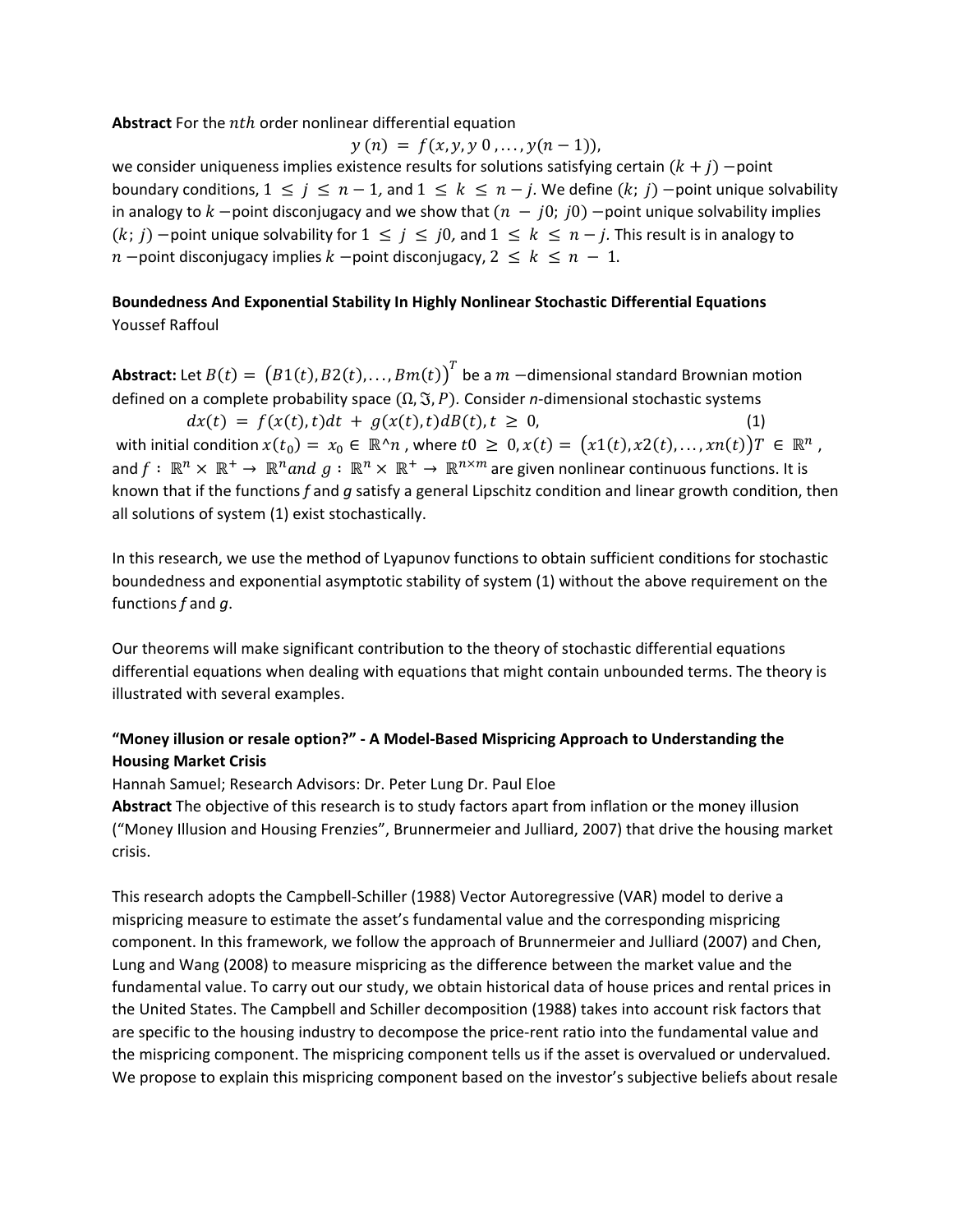options for the asset in question and to study the relationship between the mispricing component and future returns.

### **Sheaves and Schemes: The Gadgets of Algebraic Geometry**

#### Jeremiah Kermes

**Abstract:** The purpose of this talk is to introduce the main objects of study in modern algebraic geometry such as schemes. I will start from Hilbert's Nullstellenstatz and see how it motivated the use of affine schemes as generalizations of varieties. From there I introduce Serre's notion of a sheaf. This is then used to glue together affine schemes much in the way affine discs are patched together to form a manifold. This is Grothendieck's notion of a scheme. From here I will introduce the Picard group of divisors as the algebro‐geometric version of a homology group. If time allows I'll cover the C˘ech cohomology of sheaves and explain its connection with divisors and line bundles.

With the wide variety of abstract concepts introduced in this talk, I will try to make it as accessible as possible by keeping the emphasis on the motivating examples like varieties. Projective and weighted projective spaces will be the primary examples of non‐affine schemes. I will make an effort to strike a balance between examples that show the diversity of the theory, and those more patholgical examples.

### **ANALYTICAL TECHNIQUES TO NONLINEAR PROBLEMS ARISING IN HEAT TRANSFER**

### RAHMAT ALI KHAN

**Abstract.** Generalized approximation technique for the solution of steady state one‐dimensional heat transfer problem in a fin made of materials with temperature dependent thermal conductivity, is developed. Results obtained by the generalized approximation method (GAM) are compared with those studied via homotopy perturbation method (HPM) and homotopy analysis method (HAM). Results obtained by the GAM are more accurate as compared to the HPM and HAM. Moreover, the (GAM) generates a bounded monotone sequence of solutions of linear problems that converges monotonically and rapidly to a solution of the original nonlinear problem, while the HPM series and HAM series diverges in some cases

### **EXISTENCE OF POSITIVE SOLUTIONS OF SOME FOUR‐POINT BOUNDARY VALUE PROBLEMS**

## RAHMAT ALI KHAN **Abstract.** Existence of positive solutions for a class of second order nonlinear equations  $-x''(t) + \lambda x'(t) = f(t, x(t)), t \in [0, 1]$

subject to four‐point boundary conditions of the type

 $x(0) = ax(\eta), \quad x(1) = bx(\delta), 0 < \eta \leq \delta < 1,$ 

is established. For certain ranges of the parameters *a, b* loss of positivity of solution is investigated. Existence and uniqueness of C 1 -positive solution is established with the upper and lower solutions method. The results are extended to the case when the nonlinearity f is singular at  $t = 0, t = 1$  and /or  $x = 0$ . An example is included to show the applicability of our results.

### **Forced Oscillations of the Korteweg‐de Vries Equation on a Bounded Domain and Their Stability** Muhammad Usman; Joint work with Bing‐Yu Zhang